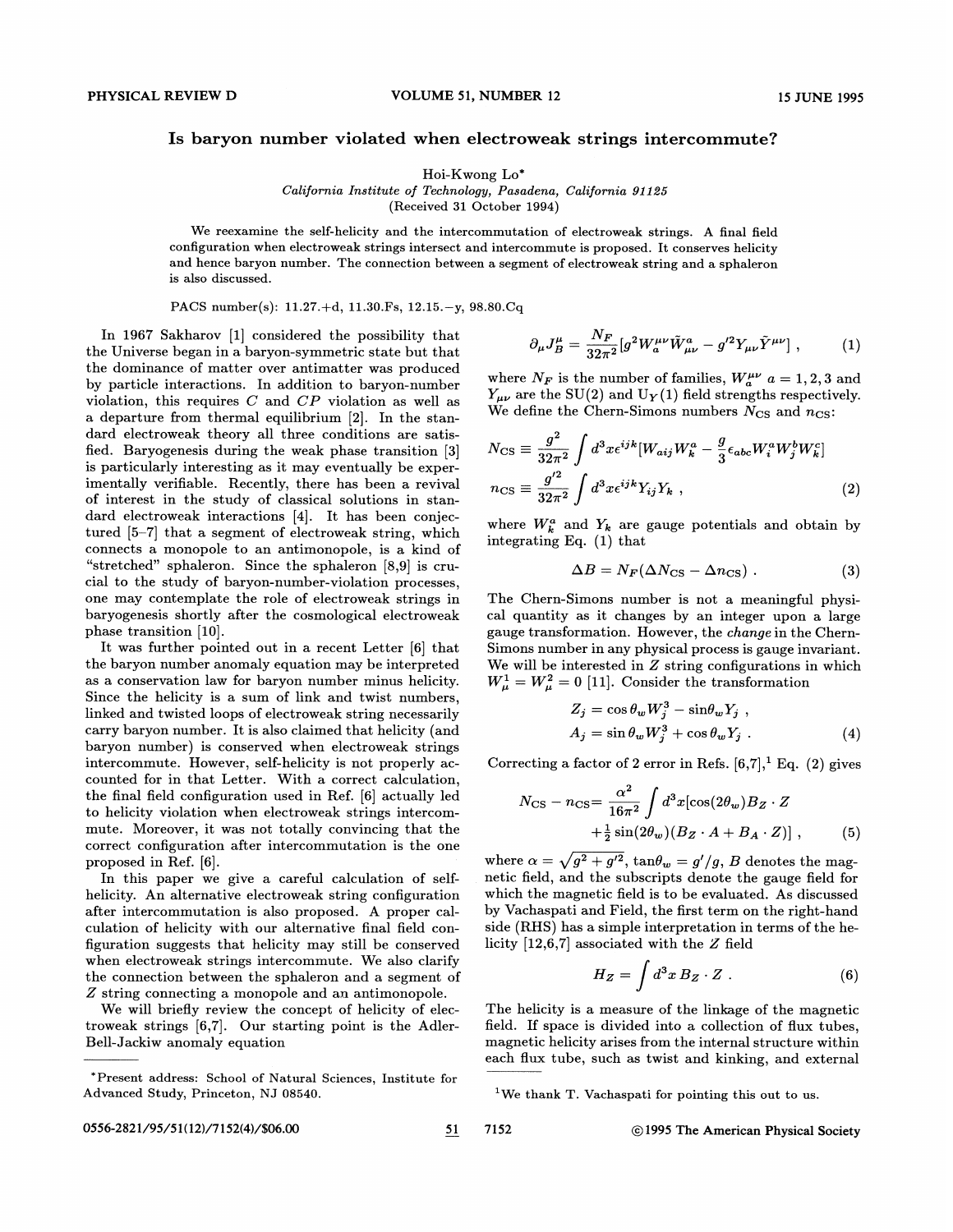relations between Hux tubes, i.e., linking and knotting [13]. For two (untwisted) closed flux tubes linked once, a simple integration of Eq. (6) gives

$$
H = \pm 2\Phi_1\Phi_2 \tag{7}
$$

where  $\Phi_1$  and  $\Phi_2$  measure the magnetic fluxes of the tubes and the sign of  $H$  depends on the sense of linkage. This ends our review of the discussion of helicity made by Vachaspati and Field.

Consider a  $Z$  string loop of flux  $\Phi$  that is twisted by an angle  $2p\pi$ . To compute its (internal) helicity [14], let us divide the tube up into  $m$  "subtubes" each with the flux  $\Phi/m$ . The linking number of each pair of subtubes is the same as that of each pair of magnetic field lines in the loop. We observe that, for a pair of field lines in a uniformly twisted torus, one of the field lines can always be deformed to the axis of the tube without intersecting the second field line. Thus, the linking number is just  $p$ . The total helicity is the sum of these self-helicities plus the interactive helicities arising from the linkage of the Hux tubes. Therefore,

$$
H = mH_m + 2\sum_{i < j} p\Phi_i \Phi_j \tag{8}
$$

with  $\Phi_i = \Phi/m$   $(i = 1, 2, ..., m)$ . Since self-helicities scale as  $\Phi^2$ ,

$$
H = \frac{H}{m} + 2p \frac{m(m-1)}{2} \left(\frac{\Phi}{m}\right)^2 \tag{9}
$$

i.e. [15],

$$
H = p\Phi^2 \ . \tag{10}
$$

Does intercommutation of electroweak strings violate helicity (and hence baryon number)? It is well known to fluid dynamicists that helicity is conserved in perfect magnetohydrodynamics, but a network of electroweak string is far from a superconducting fluid. Naive reconnections of Hux tubes after intercommutation is known to violate helicity. Conservation of helicity would require (additional local) twisting (and/or writhing) of flux tubes after reconnections [16]. Such a scheme for intercommutation does exist: Consider a pair of antiparallel electroweak strings approaching each other. The magnetic field goes through zero. It breaks and reconnects immediately. Such a matching of field lines leads to helicity conservation during intercommutation [17]. Pfister and Gekelman have proposed the following visual demonstration of helicity conservation with a simple Christmas ribbon [18]. Let us begin with two singly linked loops of untwisted ribbons as shown in Fig.  $1(a)$ . We arrange both ribbons such that they touch at one point and the Z fields are antiparallel there (as required for reconnection). We staple the ribbons together to the left and right of the contact point and cut the ribbons in between the staples  $[Fig. 1(b)]$ . What we have obtained is one loop that has two complete (360') twists as shown in Fig.  $1(c)$ . From Eqs. (7) and (10), we find that both the initial and final configurations have a helicity of  $2\Phi^2$ . Therefore, helicity is conserved. For comparison, we also show the intercommutation of two unlinked string loops in Fig. 2. They intercommute to form an untwisted loop of string. Even though we have only discussed the case of two antiparallel electroweak strings, we conjecture that helicity conservation is valid for electroweak strings intersecting at any angle. We remark that schemes that violate helicity during intercommutation can also be constructed. For instance, the scheme proposed in Ref. [6] falls into this category. The question of whether helicity is conserved when electroweak strings intercommute is highly controversial. Only a rigorous analysis of the field dynamics beyond the scope of this paper will settle this issue. Nevertheless, it is interesting to see the construction of Pfister and Gekelman by which helicity can be conserved.

A segment of Z string can also exist, but it has to connect a monopole  $(m)$  to an antimonopole  $(\bar{m})$ . The asymptotic field configurations of m and  $\bar{m}$  (each connected to a semi-infinite  $Z$  string) have been written by Nambu [19]:

$$
\Phi_m = \begin{pmatrix} \cos(\theta_m/2) \\ \sin(\theta_m/2)e^{i\phi} \end{pmatrix}, \quad \Phi_m = \begin{pmatrix} \sin(\theta_m/2) \\ \cos(\theta_m/2)e^{i\phi} \end{pmatrix},
$$
\n(11)

where  $\theta_m$  and  $\phi$  are spherical coordinates centered on m (and similarly for  $\bar{m}$ ) and the gauge field satisfies  $D_i\Phi =$ 0 [20]. It has been suggested [5] that a segment of  $Z$  string is a kind of "extended" sphaleron. Here we are interested in a "family" of extended sphaleron by which we mean a set of field configurations each with a Chem-Simons number of  $1/2$  parametrized by a deformation variable d such that the  $d = 0$  element is a sphaleron. However, a simple symmetry argument [21] shows that an untwisted segment of Z string has a Chem-Simons number zero rather than 1/2. More recently, Vachaspati and Field [6] have considered the Higgs field configuration

$$
\Phi_{m\bar{m}}(\gamma) = \begin{pmatrix} \sin(\theta_m/2)\sin(\theta_m/2)e^{i\gamma} + \cos(\theta_m/2)\cos(\theta_m/2) \\ \sin(\theta_m/2)\cos(\theta_m/2)e^{i\phi} - \cos(\theta_m/2)\sin(\theta_m/2)e^{i(\phi-\gamma)} \end{pmatrix},
$$
\n(12)

where  $\theta_m$  and  $\theta_{\bar{m}}$  are the polar angles and  $\phi$  is the aximuth angle. Equation (12) reduces to  $\Phi_m$  when  $\theta_{\bar{m}} \to 0$ and to  $e^{i\gamma}\Phi_{\bar{m}}$  when  $\theta_m \to \pi$  and, in addition, we perform the rotation  $\phi \to \phi + \gamma$ . Thus, we see that the antimonopole is rotated and globally transformed by  $U(1)$ . When  $\theta_m \to \pi$  and  $\theta_{\bar{m}} \to 0$ , Eq. (12) reduces to the configuration of an *untwisted*  $Z$  string. Therefore, Eq.  $(12)$ describes an untwisted segment of Z string connected to a monopole and a transformed antimonopole. See Fig.

 $1(e)$  of Ref. [6].

In Refs. [6,7] this configuration was also loosely interpreted as "a monopole and antimonopole connected by a Z string that is twisted through an angle  $\gamma$ ." We disagree with such an interpretation. Their reinterpreted configuration is, in fact, Fig. 1(d) of Ref. [6]. Starting with the field configuration of Fig. 1(e), we can obtain the configuration of Fig. 1(d) by the following process. Divide the space into three regions,  $x < -a$ ,  $-a < x < a$ , and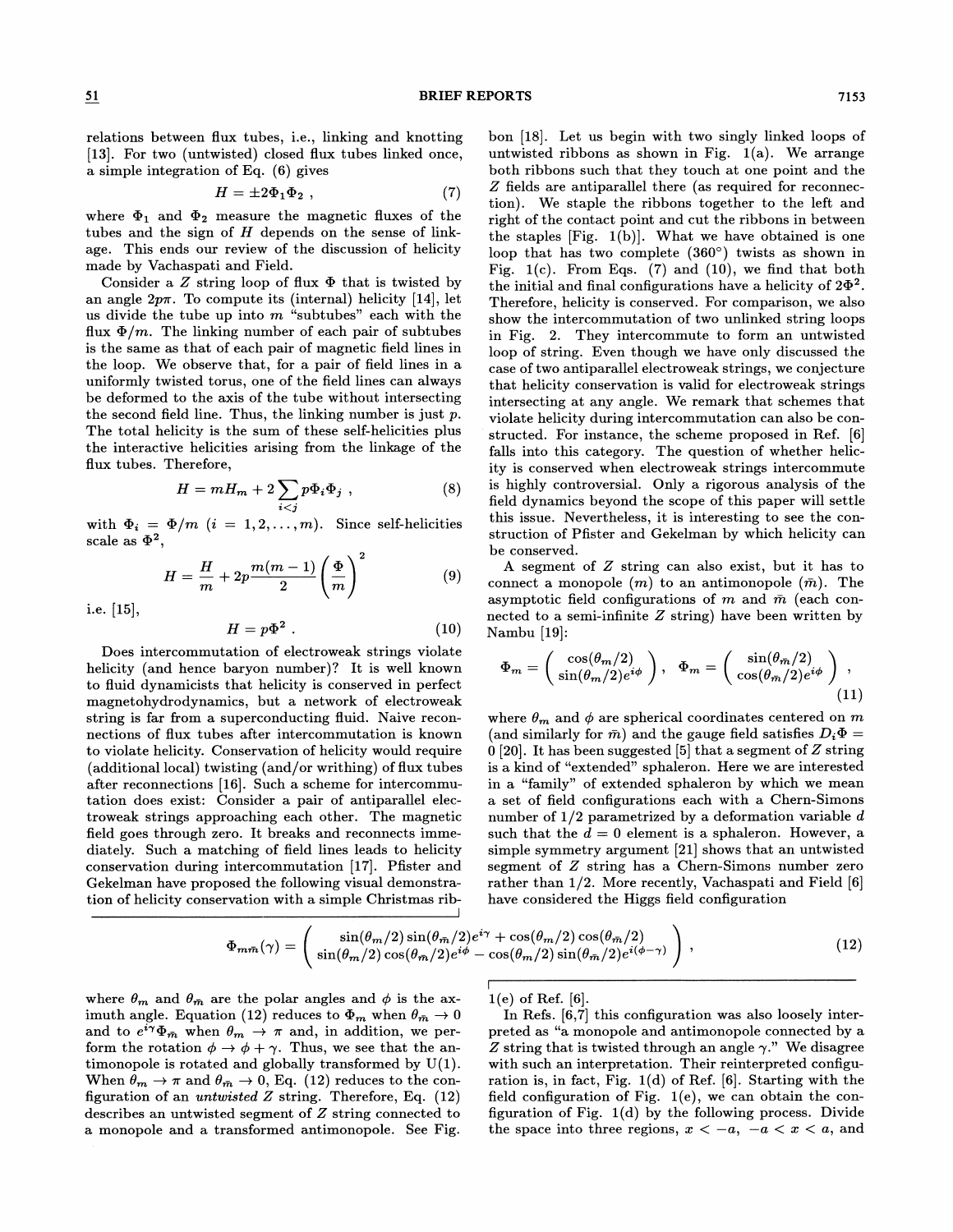

FIG. 1. In the reconnection of two singly linked Christmas ribbons, local twists are formed and helicity is conserved.

 $x > a$ . In the first region, the two field configurations are the same. In the third region, Fig.  $1(d)$  is obtained by rotating Fig. 1(e) by  $\gamma$ . (We are considering the general  $\cose$  where the twist is  $\gamma.$  In the second region, the string is twisted. In other words, at each  $x$ , the configuration of Fig. 1(d) is locally the result of rotating Fig. 1(e) by an angle  $\psi$ , a function of x such that  $\psi(x = -a) = 0$  and  $\psi(x = a) = \gamma$ . It is easy to see that the contributions from region 1, and similarly for region 3, to the Chern-Simons numbers of Fig.  $1(d)$  and  $1(e)$  are the same. In the second region, the untwisted string of Fig. 1(e) is replaced by one with a twist by  $\gamma$ . To compute the change of Chem-Simons number, we must not forget that, since  $B_A$  is nonzero in the presence of monopoles, there are contributions from the last two terms on the right-hand side of Eq. (5). These two terms can be interpreted as the cross linkage of  $B_A$  with  $B_Z$ . Ignoring these terms for a moment, from Eq. (6) and (10) (with  $\Phi = 4\pi/\alpha$ ), the first term of Eq. (5) alone will give a difference of the Chem-Simons numbers

$$
\frac{\alpha^2}{16\pi^2} \cos(2\theta_w) \frac{\gamma}{2\pi} \left(\frac{4\pi}{\alpha}\right)^2 = \frac{\gamma}{2\pi} \cos(2\theta_w) .
$$



FIG. 2. Two unlinked Christmas ribbons intercommute to form an untwisted ribbon.

Let us now return to the cross linkage piece. Conservation of the hypercharge flux implies that [22] the  $B_A$ flux flowing across a plane  $x = cst$  (for  $-a < x < a$ ) is  $(4\pi/\alpha)\tan\theta_w$ . Hence, from Eqs. (5), (6), and (7), the contribution to the change of CS number from cross linkage is

$$
2\frac{\alpha^2}{16\pi^2} \left(\frac{1}{2}\right) \sin(2\theta_w) \frac{\gamma}{2\pi} 2\left(\frac{4\pi}{\alpha}\right) \left(\frac{4\pi}{\alpha}\right) \tan \theta_w
$$
  
=  $\frac{2\gamma}{\pi} \sin^2 \theta_w$ .

Summing the two contributions gives  $(\gamma/2\pi)$  (1 +  $2 \sin^2 \theta_w$ ). Note that when the monopole and antimonopole at the two ends of a twisted segment of  $Z$  string are brought together and annihilate each other, a closed loop is formed and we expect  $B_A$  to go away.

The authors of Refs. [6] and [7] attempted to compute the Chem-Simons number of Fig. 1(e). Their calculation was incorrect because of two reasons. First, they wrongly believed that the Chem-Simons number of Fig. 1(e) is the same as that of Fig.  $1(d)$ . Second, even for Fig.  $1(d)$ , their argument of joining segments of electroweak strings into a loop and computing the Chem-Simons number of that loop was too naive to be trusted. More concretely, they argued as follows. If  $\gamma = 2\pi n/m$ , where n and m are integers, one can join together m of these twisted segments and form a loop of  $Z$  string that is twisted by an angle  $2\pi n$ . They concluded that the Chern-Simon num